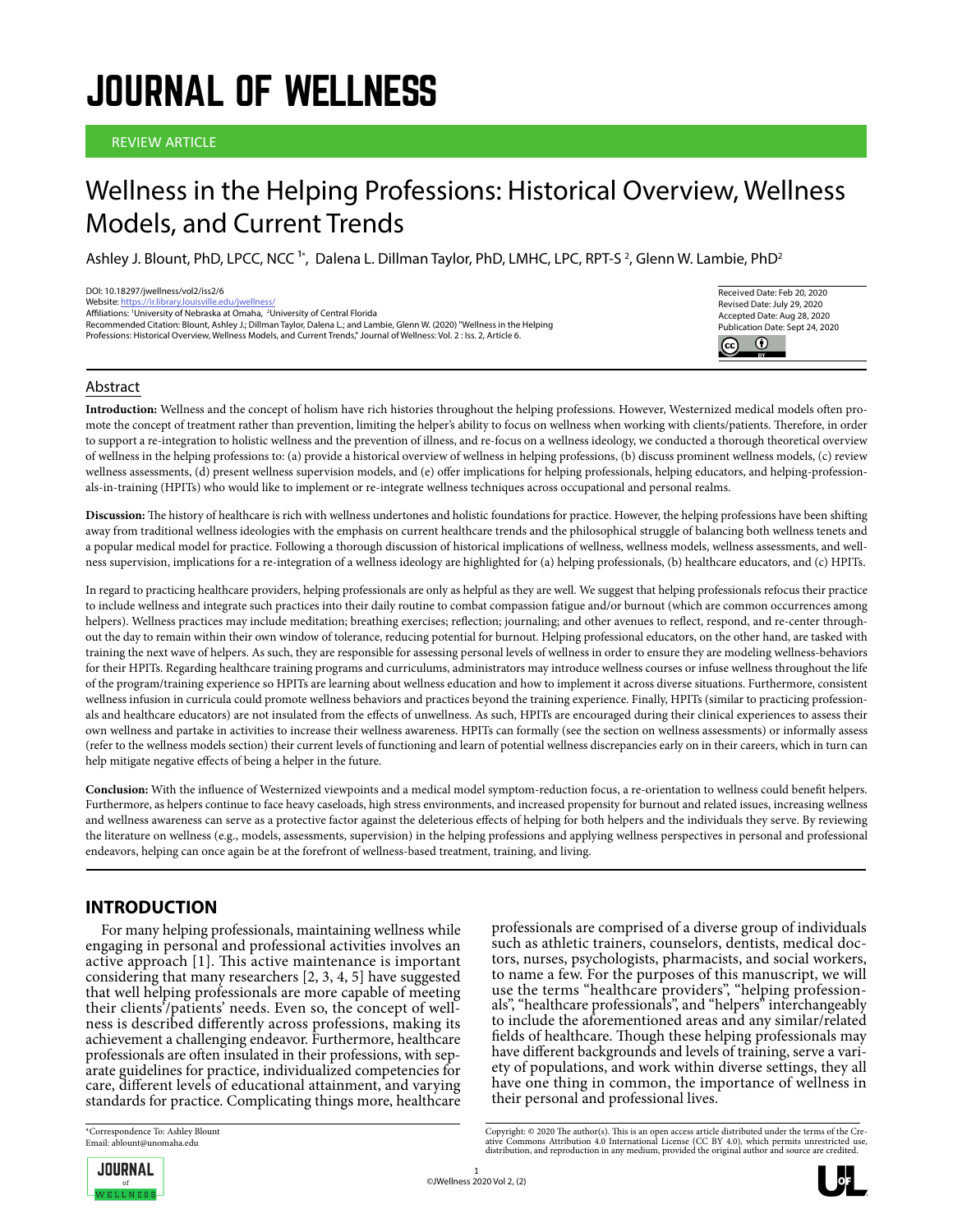The World Health Organization (WHO) stated, "Health is a state of complete physical, mental, and social well-being and not merely in the absence of disease or infirmity" [6]. For this manuscript, we further describe wellness as "a way of life oriented toward optimal health and well-being, in which body, mind, and spirit are integrated by the individual to live life more fully within the human and natural community" [7]. Specifically, in the helping professions, in order to best serve clients/patients, helpers must in fact, take care of themselves [3, 8]. In a field such as counseling, wellness is the philosophical foundation of the profession [9, 10] and researchers support the concept of utilizing a wellness philosophy when working with clients [11, 12]. Furthermore, wellness serves as the basis for the American Counseling Associations [13] Code of Ethics and standards of practice, as it is noted in the preamble to the ethical standards. Wellness is also incorporated into the Counsel for Accreditation in Counseling and Related Educational Programs [14] Standards, which serves as an accrediting body for counseling programs across the United States. Other helping professions, such as Psychology, have wellness tenets noted in their codes of conduct and ethi cal contracts (i.e., American Psychological Association, 2010, Ethical Principles of Psychologists and Code of Conduct), in the form of suggestions for mitigating negative effects of working with others (Section 2:2.06) and maintaining competence (Section 2:2.03). [15] Social work also references wellness in their Code of Ethics. [16] In the athletic training field, athlet- ic trainers must routinely practice in the areas of prevention and wellness. [17] Finally, the American Medical Association [18] maintains that physicians and other healthcare providers have a responsibility to maintain their own health and wellness and offer suggestions for remaining well. In summary, wellness is intertwined throughout the healthcare professions and helper well-being is paramount in providing quality care for clients across helping realms.

#### **Wellness in the Helping Professions**

Though many helping fields are grounded in a wellness platform for supporting human development [9, 19, 10]; helpers may struggle implementing and maintaining wellness in their personal and professional lives. Further, wellness may not be the highest priority for clients, as health insurance limitations, managed care constraints, time-limited sessions/ patient appointments, and an overall pathogenic westernized healthcare system makes it difficult to support well-being and holism in healthcare settings. Thus, helpers are often forced to treat issues after they arise, rather than preventing issues prior to the fact—an action that goes directly against a wellness orientation of care.

Within the United States (U.S.), millions of dollars are spent treating issues/concerns rather than on preventing them [20, 21]. Further, the U.S. federal government spends a majority of its healthcare dollars treating diseases (approximately 75% of its total budget per year; U.S; 21) and spends less than 1% at federal levels and less than 2% at state levels on prevention services [22]. As such, U.S. healthcare often focuses on the pathogenic/symptomatic side of the illness/wellness continuum [20] forcing helping professionals to place wellness and holism in the background of client treatment. This healthcare environment is only half of the story, however, as helpers often face a number of stressors that influence their personal wellness, as well.

Helping professionals are more susceptible to experiencing stressors leading to compassion fatigue, vicarious trauma, and/or burnout because of the difficult nature of working with difficult client/patient concerns [2, 23, 24-26]. Burnout and fatigue have far reaching implications for helpers—often resulting in higher risk of experiencing poor attitudes towards patients/clients, making clinical or medical errors, and diffi culty maintaining positive relationships (both personally and

professionally) [2]. In addition, Kumar [2] stated that helpers experiencing burnout were also at increased risk of experiencing anxiety, substance abuse, marital issues, suicidal ideation or suicide, sleep disturbances, and depression. Even so, helpers operating from a wellness paradigm may be able to insulate themselves from detrimental aspects of helping and serve as agents of change towards promoting wellbeing in the self and in clients [23, 24]. For these reasons, we believe that the helping fields have drifted away from a wellness orientation and that a re-introduction to wellness is warranted across the helping professions.

One way to re-ignite a wellness focus within healthcare professions is to make a conscious effort to learn about and utilize wellness models, wellness assessments, and wellness supervision in our personal lives, in our therapeutic practices, and preparation programs. Therefore, in order to support a re-integration to holistic wellness and the prevention of illness, and re-focus on a wellness ideology, we conducted a thorough theoretical overview of wellness in the helping professions and: (a) provide a historical overview of wellness in helping professions, (b) discuss prominent wellness models, (c) review wellness assessments, (d) present wellness supervision models, and (e) offer implications for helping professionals who would like to implement or re-integrate wellness techniques across occupational and personal realms.

### **LITERATURE REVIEW**

#### **The History of Wellness**

Along with the WHO's (1948) definition of well-be- ing, wellness undertones began to arise in professions such as counseling, social work, and psychological theories (i.e., Humanistic Psychology; Positive Psychology; Strengths Counseling; Counseling Psychology). Alfred Adler discussed the holistic tenets of wellness in his early writings on individual psychology and stated that human beings strived for holism and had a purpose of continuing their existence on earth. [27] Furthermore, Adler believed that individuals' well-being was dependent upon their degrees of social interest and attitudes toward life. [28] His qualities of social interest and lifestyle are fundamental to wellness theory, wellness models, and theoretical assessments of wellness across the helping professions. Along with Adler; Jung, Rogers, and Maslow were trailblazers of the wellness movement, initially aiding the helping field in moving away from the more medical model-based treatment modalities [29, 20, 31].

Jung suggested individual psyches yearned for integration and that individuals had an instinctual desire for balance and wholeness [29]. Rogers discussed the importance of personal strengths and capacities as human beings and coined the term fully-functioning, encompassing individuals practicing health and self-actualization [30]. Roger's premise that individuals had an actualizing tendency with a capacity for learning and for growth was the cornerstone for Humanistic theory [30]. Branching from Rogers, Maslow maintained that individuals had the propensity for self-actualization and self-realization [31]. Maslow emphasized the incorrectness of helpers focusing on adverse behaviors [32, 33, 31]. In summary, the noted scholars built the foundation that the current wellness platform sits.

Additional pioneers to the wellness movement include Halbert Dunn, Bill Hettler, Mel Witmer, Tom Sweeney, Jane tect of wellness, coined the term high-level wellness, or an integrated level of functioning oriented toward maximizing individual potential [34, 35]. Similarly, Hettler is often called the father of the modern wellness paradigm [36], designed the Hexagonal Model of Wellness, and established the National Wellness Institute [37]. Witmer [38] developed one of the

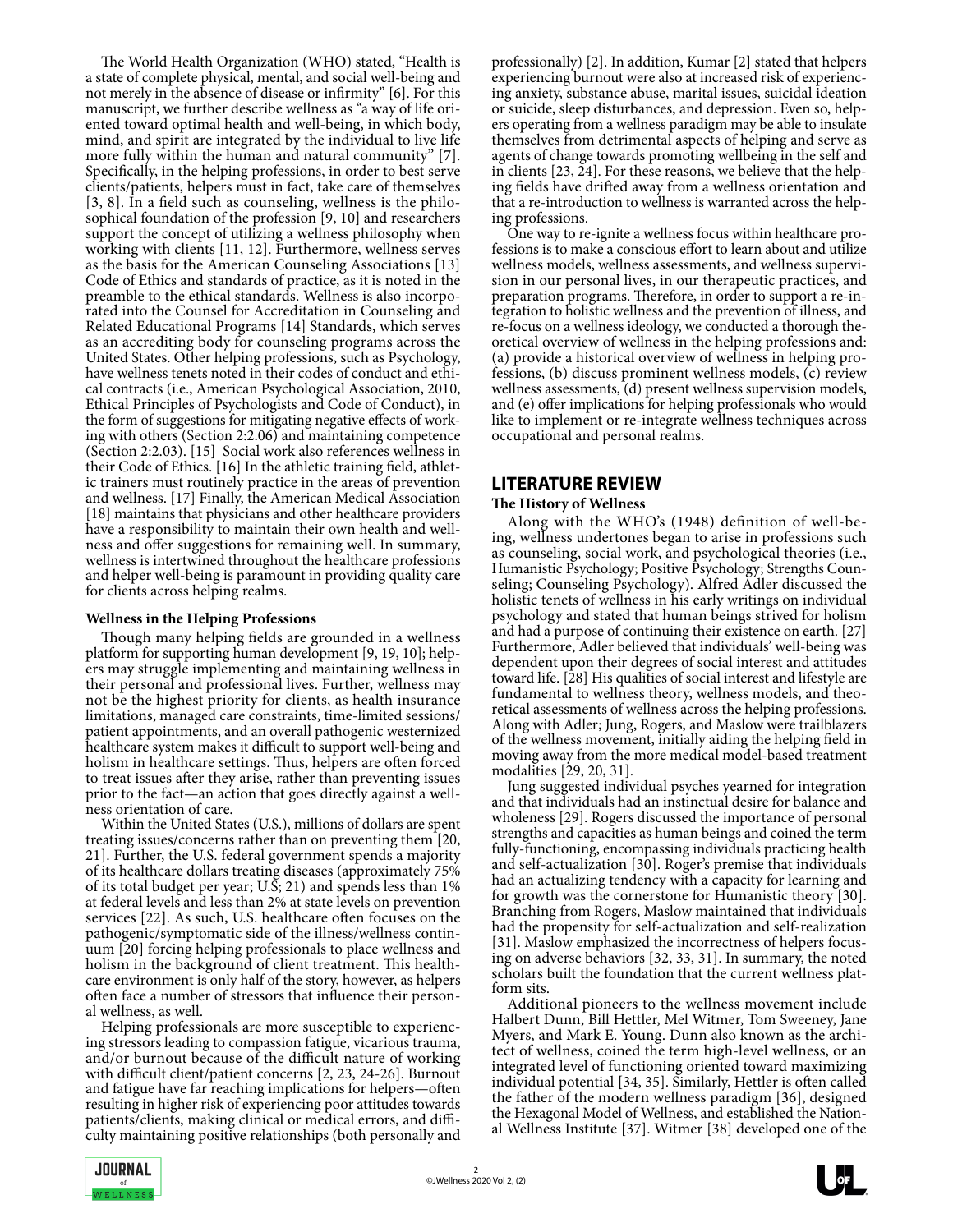first wellness courses and collaborated with Sweeney [39] in developing the Wheel of Wellness and the Lifespan Development Model [40]. Branching off from Witmer's work, Myers and Sweeney propelled the wellness focus forward and created one of the most widely used wellness assessments, the Five Factor Wellness Inventory (5F-Wel) [41]. Witmer and Young have also been influential in emphasizing the impact of wellness and were instrumental in promoting wellness in counseling preparation programs for both counseling faculty and counselors-in-training (CITs) [42].

Other influential contributors to the wellness movement include Travis and Ryan [43] who developed one of the first wellness/illness continuum models to look at the dualistic sides of health and wellness, and Ardell [44] who similar to Dunn, discussed high-level wellness and the need to break away from doctors, diseases, and the reductionist/negativistic view of individuals. Further, Lawson [45], Lawson, and Myers [4] investigated wellness in counselors and concluded that when helpers take care of themselves, they are better able to care for others. Finally, Lenz, Smith [5], Blount, and Mullen [46] proposed integrating wellness tenets into the supervi- sory experience, as formal strategies in clinical supervision were lacking. In summary, many scholars contributed to the modern wellness movement in the helping fields. These scholars' contributions have led to a holistic, positive, and strengths-based view of human beings and an overall focus on human potential, optimum human functioning, and the importance of assessing wellness, aligning with humanistic tenets. Wellness models and assessments were created in order to assess individual holistic wellness, as well as areas of concern (i.e., unwellness/illness). In the following sections, we present some of the wellness models and assessments within the helping professional literature.

#### **Wellness Models**

Wellness models within the helping professions represent diverse ideas of what it means to be well. In this section, we review the following models: (a) Hettler's Hexagonal Model of Wellness [37]; (b) Lifespan Development Model (LDM; 40); (c) Wheel of Wellness [40, 39]; (d) Zimpher's Wellness Model [47]; (e) Model of Spiritual Wellness [48]; (f) Perceived Wellness Model (PWM; 49, 50); and (g) Clinical and Educational Model of Wellness (CEMW; 51). For a concise depiction of the wellness models, please see **Table 1**.

| <b>Wellness Model</b>                                                         | <b>Main Tenets</b>                                                                                                                                                                                                                                                                                           | <b>Proposed Population/Use</b>                                                                                                                                                                                                                                                 |
|-------------------------------------------------------------------------------|--------------------------------------------------------------------------------------------------------------------------------------------------------------------------------------------------------------------------------------------------------------------------------------------------------------|--------------------------------------------------------------------------------------------------------------------------------------------------------------------------------------------------------------------------------------------------------------------------------|
|                                                                               |                                                                                                                                                                                                                                                                                                              | Can be applied to diverse<br>$\bullet$                                                                                                                                                                                                                                         |
| <b>Hettler's Hexagonal Model</b><br>(Hettler)                                 | Occupational, emotional,<br>$\bullet$<br>intellectual, physical, social,<br>physical, spiritual wellness                                                                                                                                                                                                     | helpers and their diverse<br>clients/patients (individualized<br>wellness format allows for<br>application to different<br>lifestyles)                                                                                                                                         |
| Lifespan Development Model<br>(Sweeney & Witmer)                              | Spirituality, work, self, love,<br>$\bullet$<br>friendship                                                                                                                                                                                                                                                   | Holistic view of human<br>$\bullet$<br>functioning based on Adlerian<br>life tasks<br>Baseline form which the Wheel<br>$\bullet$<br>of Wellness was later derived                                                                                                              |
| <b>Wheel of Wellness</b><br>(Witmer, Sweeney, Myers)                          | Stress management, self-care,<br>$\bullet$<br>realistic beliefs, nutrition,<br>humor, gender identity,<br>emotional awareness and<br>coping, exercise, sense of<br>control, sense of worth,<br>cultural identity, problem<br>solving and creativity<br>Spirituality at the core of the<br>$\bullet$<br>model | $\bullet$<br>Can be applied to diverse<br>helpers and their diverse<br>clients/patients<br>Allows for flexibility as to<br>$\bullet$<br>which tenets to focus on<br>Holistic view of well-being<br>$\bullet$<br>Takes into account community<br>$\bullet$<br>factors           |
| <b>Zimpher's Wellness Model</b><br>(Zimpher)                                  | Medical health, spiritual<br>$\bullet$<br>attitudes, energy forces,<br>spiritual beliefs.<br>psychodynamics, immune<br>function, life-style<br>management, interpersonal<br>relations<br>Focus on health during bodily<br>$\bullet$<br>illness                                                               | Used when working with<br>$\bullet$<br>individuals experiencing bodily<br>unwellness (e.g., cancer)<br>Wellness approach to healing<br>$\bullet$<br>and recovery from illness<br>Focus on reducing destructive<br>$\bullet$<br>attitudes, assumptions, beliefs,<br>& behaviors |
| <b>Model of Spiritual Wellness</b><br>(Chandler, Miner Holden, &<br>Kolander) | Emotional, occupational,<br>$\bullet$<br>social, intellectual, physical<br>paradigms<br>Spirituality key component<br>$\bullet$                                                                                                                                                                              | Beneficial for individuals who<br>$\bullet$<br>yearn for a balance between<br>their personal and spiritual<br>realms of wellness                                                                                                                                               |
| <b>Perceived Wellness Model</b><br>(Adams, Bezner, & Steinhardt)              | Spiritual, social, emotional,<br>$\bullet$<br>intellectual, physical,<br>psychological                                                                                                                                                                                                                       | Can be used with individuals<br>$\bullet$<br>who believe true wellness<br>involves a balance between all<br>tenets of the model (equal<br>representation)                                                                                                                      |
| <b>Clinical &amp; Educational Model</b><br>of Wellness<br>(Granello)          | Creativity, social relationships,<br>$\bullet$<br>physical and nutritional<br>concerns, emotional regulation,<br>cultural and environmental<br>context, preventative self-care,<br>cognition, spirituality                                                                                                   | $\bullet$<br>Applied in clinical settings<br>Allows for individualization<br>$\bullet$<br>Viewed within the context of<br>$\bullet$<br>the client's lifestyle and<br>environment                                                                                               |

#### Table 1: Wellness Models

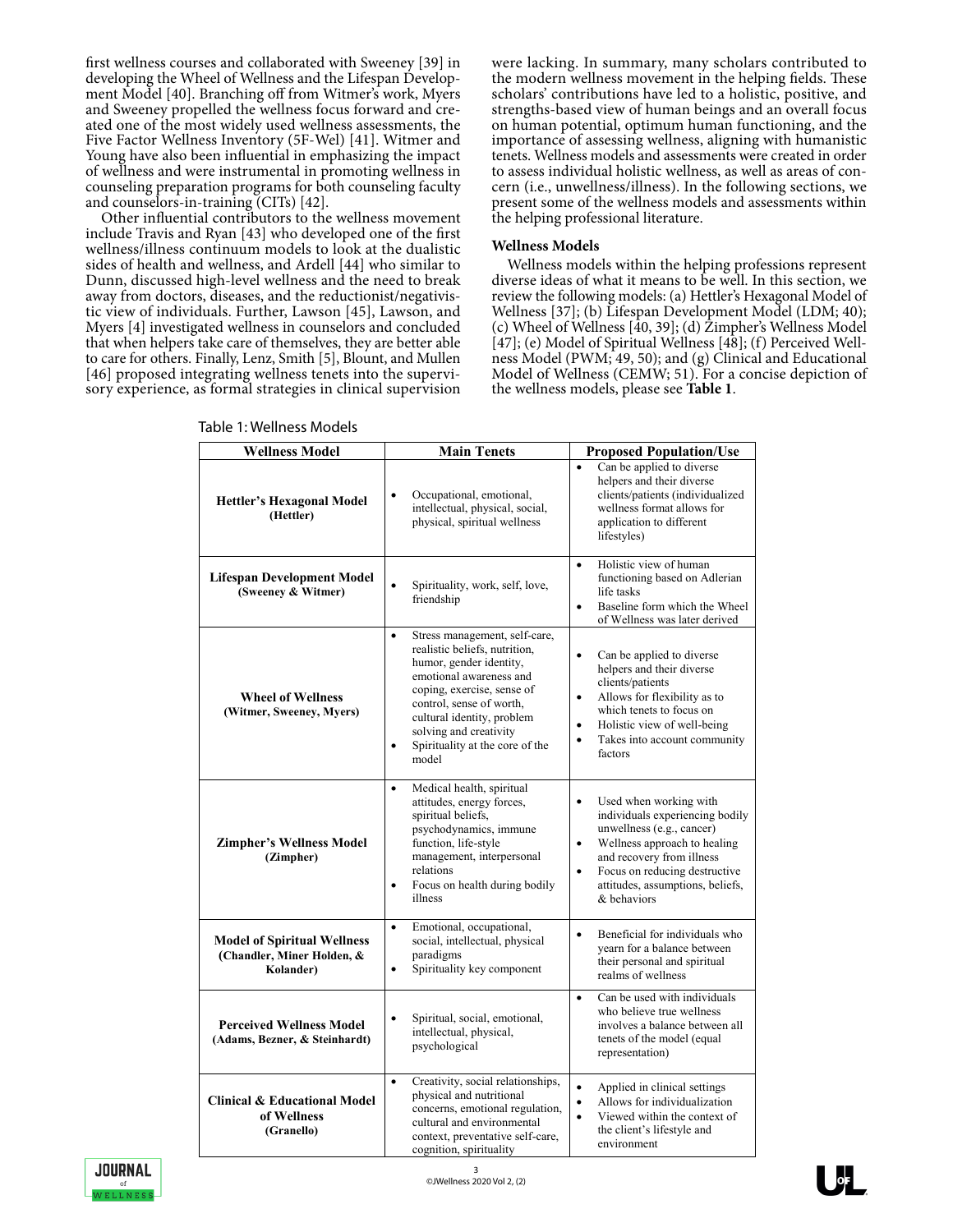Hettler developed a six-pronged model of wellness com- prised of: (a) occupational, (b) emotional, (c) intellectual wellness, (d) physical, (e) social, and (f) spiritual wellness [36]. The Hexagonal Model of Wellness contains dimensions believed to influence overall wellness and serve as the basis for the Lifestyle Assessment Questionnaire (LAQ, 37). Similar to Hettler's model, Sweeney and Witmer developed the LDM, incorporating the Adlerian life tasks of spirituality, work, self, love, and friendship [40]. Like Hettler's model, the LDM was the platform for the construction of the Wheel of Wellness [40]. Essentially, both the LDM and the Hexagonal Model of Wellness formulate a holistic view of human functioning, based on individuals' environment and lifestyle.

The Wheel of Wellness [40, 39, 52] aligns with Adlerian individual psychology tenets and includes involves the concepts of Love, work and leisure, self-direction, friendship, and spirituality. The Wheel of Wellness model is broken into tasks of: (a) stress management, (b) self-care, (c) realistic beliefs, (d) nutrition, (e) sense of control, (f) gender identity, (g) emotional awareness and coping, (h) exercise, (i) sense of humor, (j) sense of worth, (k) cultural identity, and (l) problem solving and creativity  $[40]$ . For the Wheel of Wellness, internal components and external effects from society and the environ ment were considered, making it a developmental, interactive model of wellness.

Branching from Hettler's model and the Wheel of Wellness, Zimpher believed individuals had the ability to find wellness in the presence of illness/disease and developed a unique model to represent individuals with cancer or other chronic diseases [47]. Zimpher's model includes eight areas that influence wellness: medical health, spiritual attitudes, energy forces, spiritual beliefs, psychodynamics, immune function, life-style management, and interpersonal relations. Overall, Zimpher promoted a proactive approach to wellness, rather than a reactive approach; a quality that is often bypassed in disease-based/treatment focused healthcare management.

Honing in on the specific components of wellness, Chandler, Miner Holden, and Kolander [48] established the Model of Spiritual Wellness, comprised of emotional, occupational, social, intellectual, and physical paradigms (similar to the Wheel of Wellness tenets). As Chandler and colleagues suggested with their title, spirituality is a key component of the model and individuals must have a balance between their personal and spiritual realms in order to achieve holistic wellness. Spirituality within the Model of Spiritual Wellness is influential to all aspects of individuals' wellness. Thus, for individuals that value spirituality, the Model of Spiritual Wellness may offer a path for spiritual development and wellness.

The Perceived Wellness Model (PWM; 49, 50) is a multidimensional model that also incorporates spirituality. The PWM supports wellness through experiences of balanced and consistent development in spiritual, social, emotional, intellectual, physical, and psychological tenets of human existence. The PWM posits that when individuals view their wellness tenets as equal, they are healthier [49].

Finally, the Clinical and Educational Model of Wellness (CEMW; 51) applies wellness to clients in clinical settings and includes: (a) creativity, (b) social relationships, (c) physical and nutritional concerns, (d) emotional regulation, (e) cul- tural and environmental context, (f) preventative self-care, (g) cognition, and (h) spirituality [19]. The CEMW tenets are individualized, in that they depend on the particular lifestyle of the client and should be viewed from the context of the client's life-style choices and environment [19]. The wellness models described above include many overlapping wellness tenets as well as individual proponents, which make them unique. Depending on the population helpers serve and the system in which they work, one specific model may offer a better fit for clients/patients (see Table 1 for more information). Gaining knowledge of the different wellness models serves as a starting point in helping professionals assess- ing their personal wellness, as well as using informal and/or formal wellness assessments with clients, colleagues, or client/ patients.

#### **Wellness Assessments**

Within the helping professional literature, exist an array of wellness assessments used to measure specific wellness tenets<br>or holistic wellness. Of the most relevant to the helping professions, we review the following measures: (a) Wellness Evaluation of Lifestyle (WEL; 53); (b) Five Factor Wellness Evaluation of Lifestyle (5F-Wel; 41); (c) Health Promoting Lifestyle Profile-II (HPLPII; 54); (d) Perceived Wellness Survey (PWS; 50); (e) Lifestyle Assessment Questionnaire tion-Revised (PRO-QOL-III-R; 55); and (g) the Helping Professional Wellness Discrepancy Scale (HPWDS; 9). For a concise depiction of wellness assessments, please refer to

**Table 2 (next page)**. Myers and colleagues developed the Wellness Evaluation of Lifestyle (WEL), a self-report assessment measuring well ness [53]. The WEL conceptualizes wellness based on Adlerian tasks (i.e., work, self, love, friendship, and spirituality) and incorporates global occurrences and life forces as wellness influencing events [56, 53]. Hattie and colleagues noted the psychometric properties of the WEL did not support the original Wheel of Wellness Model [56]. However, estimates of reliability (coefficient alpha values) for the WEL range from 0.60 to 0.90 [56], indicating relatively sound reliability [57].

The Five Factor Wellness Evaluation of Lifestyle (5F-Wel; 41) is a 90+ item questionnaire devised from the Indivisible Self Model. The 5F-Wel includes five main factors: physical, creative, coping, essential, and social, and takes into account the influence of family, community, and culture on individual ness and used in several studies assessing for variables like spirituality [59], ethnic identity [60, 61], self-esteem [61], relationship self-efficacy [62], and acculturation [60, 61]. Internal consistency for the 5F-Wel ranges from 0.80 to 0.96, and the instrument has been normed on populations with varying degrees of ethnicity, gender, age, and education level [10].

The Health Promoting Lifestyle Profile-II (HPLPII, 54) assesses a positive approach to living and striving to reach highest potential. The HPLPII is a 52-item assessment that is comprised of a scale ranging from Never to routinely (4-point Likert-type scaling). The HPLPII includes the areas of: (a) Interpersonal Relations; (b) Spiritual Growth; (c) Health Responsibility; (d) Stress Management; (e) Nutrition; and (f) Physical Activity. In the initial study of the HPLPII, Walker et al. [54] used item analysis, factor analysis, and reliability measures with a population of adults ( $N = 952$ ). A six-factor structure resulted, accounting for 41% of the total variance. [54] Walker et al. [54] report Cronbach's alpha levels ranging from 0.79 to 0.87 in the subscales of the HPLIII with a total of 0.94.

Next, the Perceived Wellness Survey (PWS; 50) is comprised of 36-items assessing the degree to which adults perceive themselves as being well across the Perceived Wellness Model dimensions (i.e., spirituality, social, emotional, intellectual, physical, psychological). The PWS is comprised of 6-point Likert scaling from a score of 1 (very strongly disagree) to a score of 6 (very strongly agree) and involves scoring in each wellness dimension as well as an overall composite wellness score. Evidence of validity for the PWS scores is mixed [49, 50, 63, 64], with the majority of the investigations including col lege-level, white, female populations. Finally, the PWS internal consistency reliability ranges from 0.89 to 0.91 [49].

The Lifestyle Assessment Questionnaire (LAQ; 37), which is affiliated with Hettler's Hexagonal Model of Wellness, is a 100-item measure assessing four dimensions (lower scores

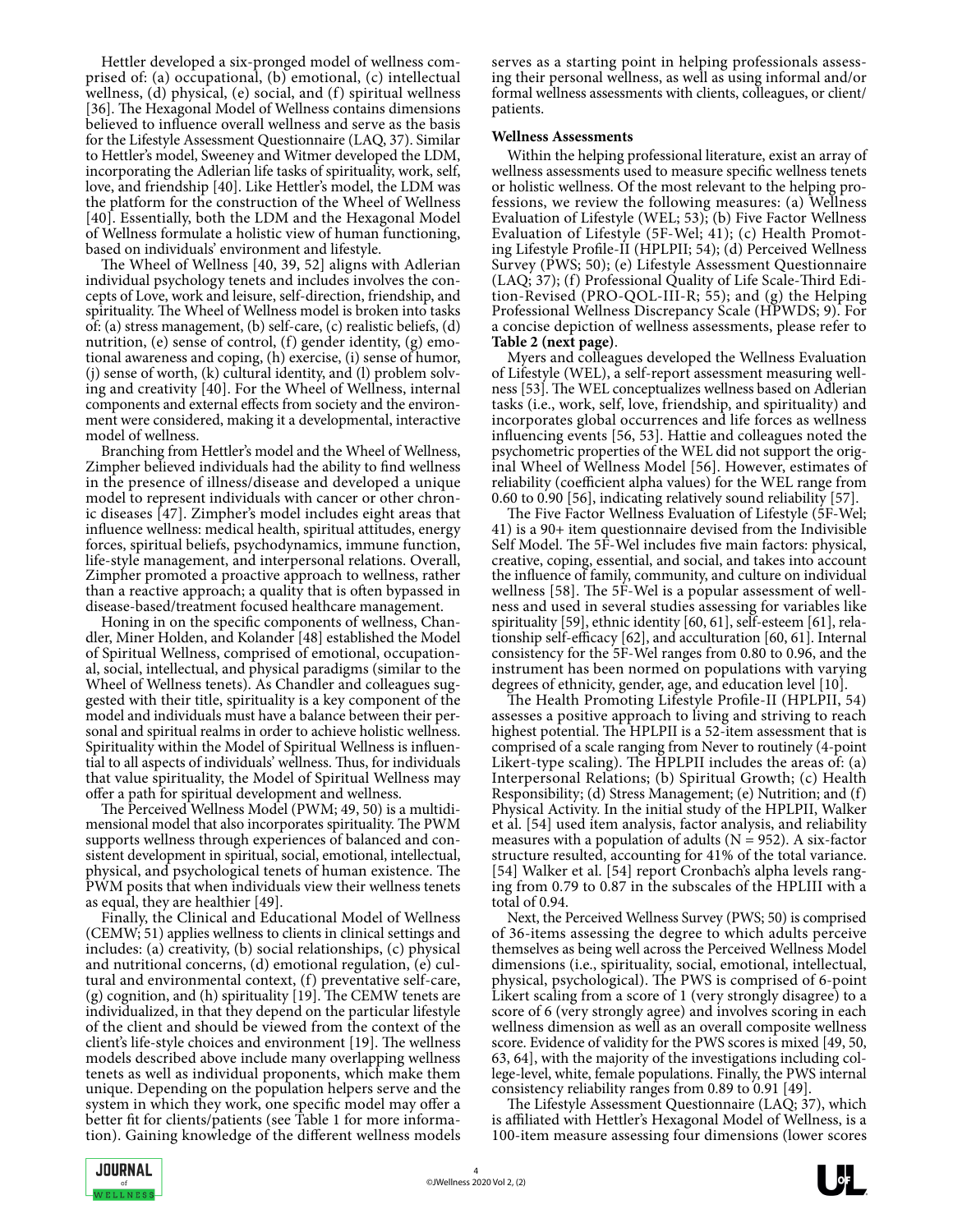Table 2: Wellness Assessments

| <b>Wellness Assessment</b>                                                                                 | <b>Main Tenets</b>                                                                                                                                                                                                                                                            | <b>Intended Population/Use</b>                                                                                                                                                                                                                                                                                                                                                                                                                                       |
|------------------------------------------------------------------------------------------------------------|-------------------------------------------------------------------------------------------------------------------------------------------------------------------------------------------------------------------------------------------------------------------------------|----------------------------------------------------------------------------------------------------------------------------------------------------------------------------------------------------------------------------------------------------------------------------------------------------------------------------------------------------------------------------------------------------------------------------------------------------------------------|
| <b>Wellness Evaluation</b><br>of Lifestyle (WEL)<br>(Myers, Sweeney, &<br>Witmer)                          | $\bullet$<br>Based upon work, self,<br>love, friendship,<br>spirituality<br>Incorporates global<br>$\bullet$<br>occurrences and life<br>forces as wellness<br>influencing events<br>$130+$ item assessment<br>$\bullet$                                                       | Can be applied to diverse helpers and their<br>$\bullet$<br>diverse clients/patients (individualized<br>wellness format allows for application to<br>different lifestyles)<br>Use with caution as psychometric properties<br>$\bullet$<br>do not support Wheel of Wellness Model<br>(from which the WEL was derived)<br>https://www.mindgarden.com/wellness-<br>$\bullet$<br>evaluation-of-lifestyle/248-well-individual-<br>report.html?search_query=WEL&results=50 |
| <b>Five Factor Wellness</b><br><b>Evaluation of</b><br>Lifestyle (5F-Wel)<br>(Myers, Leucht, &<br>Sweeney) | Five factor model of:<br>$\bullet$<br>physical, creative, coping,<br>essential, social wellness<br>17 lower order factors<br>$\bullet$<br>(e.g. humor, stress<br>management, self-worth,<br>love, friendship)<br>$90+$ item assessment<br>$\bullet$                           | $\bullet$<br>Has been normed with a diverse group of<br>individuals and is offered in numerous<br>languages<br>Adult and adolescent versions<br>$\bullet$<br>Sound psychometric properties<br>$\bullet$<br>https://www.mindgarden.com/99-five-factor-<br>$\bullet$<br>wellness-inventory                                                                                                                                                                             |
| <b>Health Promoting</b><br><b>Lifestyle Profile-II</b><br>(HPLPII)<br>(Walker, Sechrist, &<br>Pender)      | Strength-based approach<br>$\bullet$<br>to living and striving to<br>reach highest potential<br>Interpersonal relations,<br>$\bullet$<br>spiritual growth, health<br>responsibility, stress<br>management, nutrition,<br>physical activity<br>52 item assessment<br>$\bullet$ | Used to assess frequency of health-related<br>$\bullet$<br>activities influencing wellness<br>Generally used with adult populations<br>$\bullet$<br>Sound psychometric properties<br>$\bullet$<br>https://deepblue.lib.umich.edu/handle/2027.42<br>$\bullet$<br>/85349                                                                                                                                                                                               |
| <b>Perceived Wellness</b><br><b>Survey (PWS)</b><br>(Adams, Bezner, &<br>Steinhardt)                       | $\bullet$<br>Emotional, occupational,<br>social, intellectual,<br>physical paradigms<br>Spirituality key<br>$\bullet$<br>component<br>36 item assessment<br>$\bullet$                                                                                                         | Measure perceived health, not wellness<br>$\bullet$<br>Beneficial for individuals who yearn for a<br>$\bullet$<br>balance between their personal and spiritual<br>realms of wellbeing<br>Could be used in clinical/medical settings<br>$\bullet$<br>Limitation is scale is normed on primarily<br>$\bullet$<br>white, college-age females<br>https://perceivedwellness.com/<br>$\bullet$                                                                             |
| <b>Lifestyle Assessment</b><br><b>Questionnaire (LAQ)</b><br>(DeStefano &<br>Richardson)                   | $\bullet$<br>Fitness, nutrition, self-<br>care, drugs and driving,<br>social environment,<br>emotional awareness.<br>emotional control,<br>intellectual, occupational,<br>spiritual<br>100 item assessment<br>$\bullet$                                                       | Normed with undergraduate college students<br>$\bullet$<br>Relatively sound psychometric properties<br>$\bullet$<br>when used within the norming population<br>(college-age students)<br>Adolescent, College-age, Adult, Older-Adult<br>$\bullet$<br>versions<br>https://www.testwell.org/twfree.htm<br>٠                                                                                                                                                            |
| <b>Professional Quality</b><br>of Life Scale-Third<br><b>Edition-Revised</b><br>(PRO-Qol-III-R)<br>(Stamm) | Quality of life,<br>$\bullet$<br>Compassion Satisfaction,<br>Compassion Fatigue<br>30 item assessment<br>$\bullet$                                                                                                                                                            | Includes unwellness tenets (e.g., burnout,<br>$\bullet$<br>compassion fatigue, vicarious trauma)<br>Can be utilized with helping populations<br>$\bullet$<br>Sound psychometric properties<br>$\bullet$<br>https://www.progol.org/<br>$\bullet$                                                                                                                                                                                                                      |
| <b>Helping Professional</b><br><b>Wellness Discrepancy</b><br><b>Scale (HPWDS)</b><br>(Blount & Lambie)    | Professional and personal<br>$\bullet$<br>development,<br>religion/spirituality,<br>leisure activities, burnout,<br>optimism<br>22 item assessment<br>$\bullet$                                                                                                               | Normed on a population of helping<br>$\bullet$<br>professionals<br>Assesses frequency of wellness behaviors<br>$\bullet$<br>Sound psychometric properties with normed<br>$\bullet$<br>population<br>https://www.tandfonline.com/doi/abs/10.1080/<br>$\bullet$<br>07481756.2017.1358060                                                                                                                                                                               |

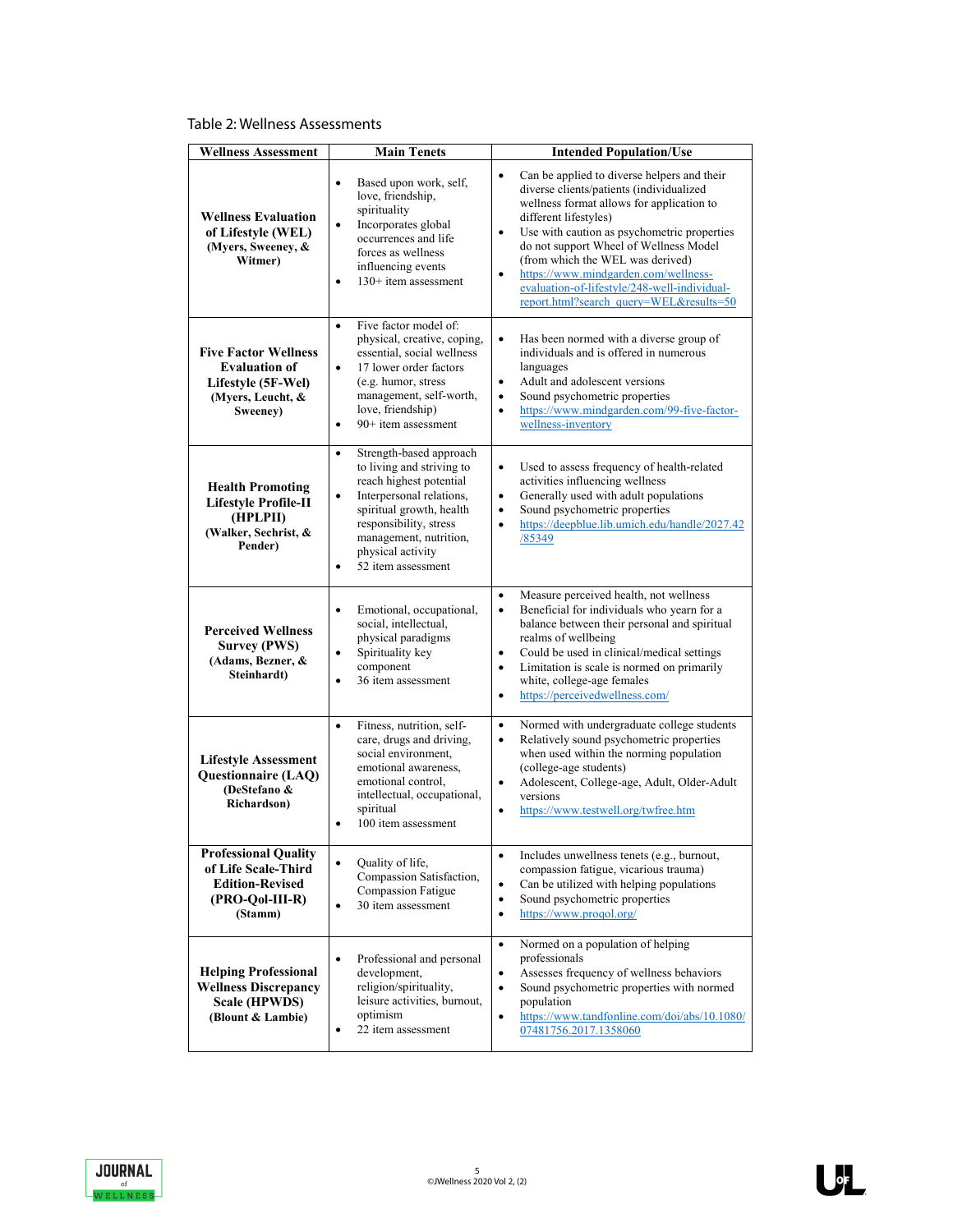resulting in lower wellness). Cooper [65] examined the factor structure of LAQ scores and his results failed to support the LAQ subscales and instead identified a two-factor model of behavior well-being and cognitive well-being. Similarly, Palombi reported the LAQ measured a unidimensional construct and reported the internal consistency of the LAQ subscales ranged from 0.67 to 0.94 [66]. In addition, Palombi reported coefficient alpha of the total LAQ as 0.93.

The Professional Quality of Life Scale-Third Edition-Revised (PRO-QOL-III-R; 55) measures helping professionals' quality of life via a 0 (never) to 5 (very often), 30-item frequency assessment. Stamm [55] noted that the PRO-QOL-III-R is divided into three main scales (Compassion Satisfaction, Burnout, and Compassion Fatigue/Vicarious Traumatization), with alpha reliabilities of 0.87, 0.72, and 0.80 respective- ly. Lawson [45] used the PRO-QOL-III-R while examining wellness (and related concepts) of ACA members ( $N = 501$ ) Specifically, Lawson found that helping professionals scored significantly higher on the Compassion Satisfaction scale (M  $= 39.84$ , SD = 6.43, α = 0.77), lower on the Burnout Scale (M  $= 18.37$ , SD = 6.0,  $\alpha = 0.82$ ), and lower on the Compassion Fatigue/Vicarious Traumatization scale ( $M = 10.05$ ,  $SD = 5.91$ ,  $\alpha$  = 0.85) than the original normed sample [45].

Finally, the Helping Professional Wellness Discrepancy<br>Scale (HPWDS, 9) is a five-factor model including: (a) Professional and Personal Development Activities, (b) Religion/ Spirituality, (c) Leisure Activities, (d) Burnout, and (e) Help- ing Professional Optimism. The HPWDS includes 22 items assessing the discrepancy between perceived wellness and aspirational wellness. Helping professionals reported their levels of perceived wellness (describing the frequency at which they engaged in a behavior/feeling) and their levels of aspirational wellness (describing the frequency at which they wished they engaged in a behavior/feeling) on a 5-point verbal fre quency scale, ranging from 0 – 2 times per week to 12 or more times per week. The internal consistency reliability for the HPWDS was 0.869, and all five factors resulted in Cronbach alpha values of 0.80 or above.

The reviewed wellness models and assessments provides an overview of the diverse wellness-related items in the helping profession fields. The models and assessments include topics such as: (a) overall holistic wellness, (b) assessing wellness in individuals with chronic disease(s), (c) assessing wellness in helping professionals (counselors, psychologists, social workers), (d) health-related lifestyle behaviors, and (e) burnout and related unwellness behaviors. With the diversity in available models and assessments, individuals have the freedom to select the measure that best aligns with their life situation and/or meet their clients'/patients' unique wellness needs.

#### **Wellness Models of Supervision**

Within the helping profession literature, we found few explicit wellness models of supervision. However, in the absence of formal models, Lenz and Smith [5] developed a strategy to promote wellness among helpers and created the Wellness Model of Supervision (WELMS). The WELMS was derived from the holistic model for treatment planning (Myers et al., 2000), and includes four areas: (a) Education, (b) Assessment, (c) Planning, and (d) Evaluation. Callendar and Lenz employed a single-case research design to evaluate the efficacy of the WELMS in helping-professionals-in-training (HPITs) and determined that the WELMS was successful in promoting professional quality of life across client and HPIT interactions [68].

In addition to the WELMS, Blount and Mullen [46] created the Integrative Wellness Model (IWM), focusing on the importance assessing life balance in supervision practices and wellness tenets for HPITs. The IWM includes three phases of development (low, moderate, high) across four areas: (a) Awareness of Well-being, (b) Developmental Characteristics, (c) Supervisory Descriptors, and (d) Supervision Considerations. Through the supervisory experience, the supervisor is responsible for tailoring the session to match supervisee's levels of development. Furthermore, the IWM interlaces wellness throughout the entire supervisory process and supports the use of wellness psychoeducation, assessing wellness (either formally or informally), and creating wellness plans in order to preserve or increase HPIT wellness [46, 67]. Though the IWM is supported theoretically, there are no investigations testing the tenets of the model with helpers.

In a multi-synthesis of wellness in supervision-informed approaches to supervision [1], CITs receiving wellness psychoeducation, wellness assessment, wellness-related planning (e.g., wellness plans), and wellness evaluation as a consistent part of their training/supervisory experience rated them- selves approximately two-thirds of a standard deviation more well (e.g., had higher levels of overall wellness) at the end of an internship-level course than HPIT peers who received supervision as usual. In addition, upon evaluating second- ary outcomes across studies, Lenz and colleagues discovered that the HPITs participating in wellness-infused supervision rated themselves as more well and self-reported understanding wellness ideas to a greater degree as compared to HPITs receiving supervision as usual [1]. Finally, Lenz et al. suggest ed wellness-informed approaches to supervision could serve as a protective factor against unwellness (e.g., burnout) [1].

## **DISCUSSION**

The history of healthcare is rich with wellness undertones and holistic foundations for practice. However, the helping professions have been shifting away from traditional wellness ideologies with the emphasis on current healthcare trends [69] and the philosophical struggle of balancing both wellness tenets and a popular medical model for practice. Many individuals contributed in the advancement of wellness and we can utilize wellness models, wellness-based assessments, and wellness-infused supervision to re-focus the helping professions in a strength based, positivistic philosophy, where helping professionals can enhance both personal wellness and wellness in the lives of others. The following highlights implications for a re-integration of a wellness ideology for professional helpers, educators, and HPITs and a focus on increasing wellness awareness, rather than pushing for a "gold standard" of well-being.

#### **Helping Professionals**

Helping professionals are only as helpful as they are well. Landreth and Bratton noted the oxygen mask analogy as it relates to helpers' well-being. Flight attendants are quick to inform passengers that if traveling with a child, adults must put the mask on themselves first prior to helping the child [70]. A general rule of thumb to acknowledge this process is "You cannot give away that which you do not possess" [70], indicating within the analogy, the adult will be of no help to the child if one is passed out from the lack of oxygen. The same philosophy holds true for helping professionals. It is critical for helpers to continue to be reflective practitioners beyond graduate school, learning to reflect, assess, and process difficult situations, personal challenges, or certain presenting issues that tend to trigger intense emotions. Moreover, helping professionals have an ethical responsibility to work through these reactions when challenges arise whether personally or professionally.

Wellness scholars tends to support an idea of "gold standards" of well-being (e.g., individuals must do certain things in order to be considered well) such as exercising, eating well, and getting a certain amount of sleep [10, 49, 50, 56,

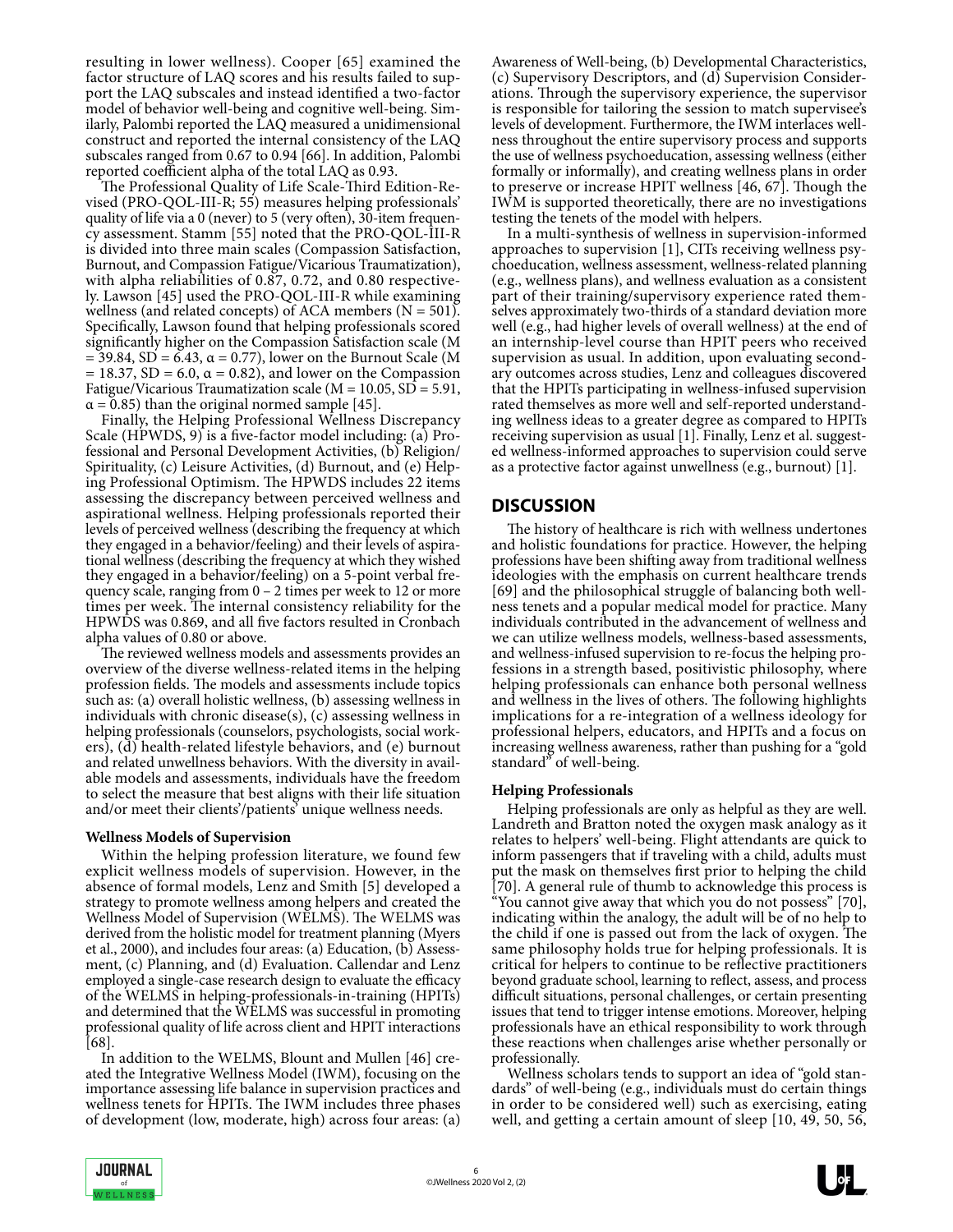58]. However, recent research findings identify a model of discrepancies between a helping professionals' perceived wellness and their aspirational wellness as a more accurate standard. Wellness is individualized and a "one-model" fits all approach is archaic. For example, some individuals function well on six hours of sleep, whereas others thrive on eight hours. Therefore, we suggest that it is more important to look at individual discrepancies between their perceived wellness (i.e., how well people think they are) and their aspirational wellness (i.e., how well people wish they were) in order to increase their overall wellness awareness. As noted, Blount and Lambie provided an assessment tool to assist helping professionals in assessing their ideal and perceived wellness [9]. We find the HPWDS to be a viable starting tool. If helping professionals' wellness discrepancy is large, they are encouraged to seek profession al support through supervision or consultation, and/or reflect on how to decrease the discrepancies by setting short-term wellness goals. Consistent assessment or the development of a reflective practitioner approach is the first step towards mitigating burnout.

Helping professionals face a myriad of client problems on a daily basis in addition to their own possible stressful personal events. Individuals vary in their threshold of tolerance [71] for receiving and holding heavy, emotional events; with some helping professionals having a wider window of tolerance than others do. 'Window of tolerance' refers to the capacity at which individuals can receive and process information uti lizing their rational brain, their prefrontal cortex versus their emotional brain, the limbic region. For example, a helping professional sees three clients in a row with severe trauma, choosing to schedule these clients back-to-back with no break for reflection or decompression time. Accordingly, the helping professional may reach his or her level of tolerance for hold ing these traumatic events before the workday is done. When the fourth client enters the room, the helping professional has limited emotional energy to provide, and feeling drained and thus, is more likely to respond with compassion fatigue. Over time, without periodic checks for reprieve, the helping professional's feelings of fatigue grow into burnout. Thankfully, there are several ways in which helpers can expand their window of tolerance. For example, helpers can gain education related to vicarious trauma [72] to help expand tolerance, find moments within the day or week to recharge through self-care practic- es, or seek consultation and/or therapy when they begin to feel compassion fatigue. We suggest that helping professionals refocus their practice to include wellness and integrate such practices into their daily routine to combat compassion fatigue and/or burnout. Wellness practices may include meditation [73]; breathing exercises [74]; reflection [75]; journaling [19]; and other avenues to reflect, respond, and re-center throughout the day to remain within their own window of tolerance, reducing potential for burnout.

#### **Helping Professional Educators**

Helping professional educators (e.g., faculty, seminar providers) are tasked with training the next wave of helpers. As such, they are responsible for assessing personal levels of wellness in order to ensure they are modeling wellness-behaviors for their HPITs. The oxygen mask analogy applies here as well; educators must model wellness to teach wellness. Fur- ther, these educators are at the front lines of re-focusing the future of the helping profession towards wellness practice. For example, healthcare educators can incorporate wellness-infused supervision practices (e.g., WELMS, IWM) with HPITs in order to support student well-being, as wellness-focused supervision may increase student wellness more than traditional supervision practices [1] and model the importance of a wellness ideology in a supervision forum. We believe infus ing wellness practices in the helping professional preparation program curriculum will help re-incorporate a practice what you preach analogy, where HPITs will see their educators modeling wellness into everyday practice within and outside of the classroom.

Regarding healthcare training programs and curriculums, administrators may introduce wellness courses or infuse wellness throughout the life of the program so HPITs are learning about wellness education and how to implement it across numerous situations [42]. We believe the consistent wellness infusion will promote wellness behaviors and practices beyond the training experience. Further, education programs may support HPITs' wellness awareness by tracking and assessing wellness and potential wellness discrepancies longitudinally (e.g., HPWDS, 5F-Wel) in order to support growth in wellness personal wellness realms (e.g., physical, social). Following assessment, training programs may promote wellness change by implementing individualized wellness plans for HPITs. We encourage educators to use an action-oriented wellness plan, creating opportunities for check-ins, revisions, reflections, and practices to increase in wellness practices. If wellness is a primary focus in HPITs programs, we believe it has a higher propensity to be emphasized in future helping professional personal (individual) and professional (client) lives.

#### **Helping-Professionals-in-Training (HPITs)**

As noted, HPITs, with the encouragement of faculty, should preface learning through a reflective practitioner lens, involv ing self-reflection on actions and beliefs in order to engage in continuous growth and learning [75]. Upon introduction to their respective training program, we emphasize that HPITs attempt to view each assignment as a learning opportunity, not a point/grade achievement. Throughout the semester (if in a traditional academic setting) or learning experience, we size to students, "if you believe you have stopped learning, leave the profession immediately - you will only do harm. Students find this statement amusing; but acknowledge the weight of this statement upon entering internship and observe helping professional burnout firsthand. Additionally, HPITs that perform well both academically and in demonstration of skills, maintain this approach throughout their master's program and beyond. Successful HPITs use opportuni- ties of assignments, supervision, and office hours to reflect on their progress, areas of growth, and points of confusion. Further, HPITs are encouraged during their clinical experiences to assess their own wellness and partake in activities to increase their wellness awareness. As noted, HPITs can formally or informally assess their current levels of functioning and learn of potential wellness discrepancies [9]. Upon learning about areas where discrepancies are present, HPITs can create/modify their wellness plans in order to work on their well-being, allowing HPITs to model wellness behaviors for their clients/patients. Our hope is that educators provide opportunities to conduct these reflections as part of class time, scaffolding students' ability to develop an internal compass of check-in during stressful, challenging times.

#### **Future Research and Action**

While we have reviewed common models and assessments relating to wellness and wellness awareness, further research is required to understand protective factors of a wellness mind- set in mitigating burnout, compassion fatigue, and vicarious trauma within the helping professions. In addition, longitudinal research could provide insight into behaviors and/or activities that appear more fruitful in infusing wellness back into helpers' reflective practices, educators' courses, and HPITs training. Finally, scales for measuring wellness may be created with methodical rigor and appropriate statistical analyses (e.g., scale development procedures; Factor Analysis) in order

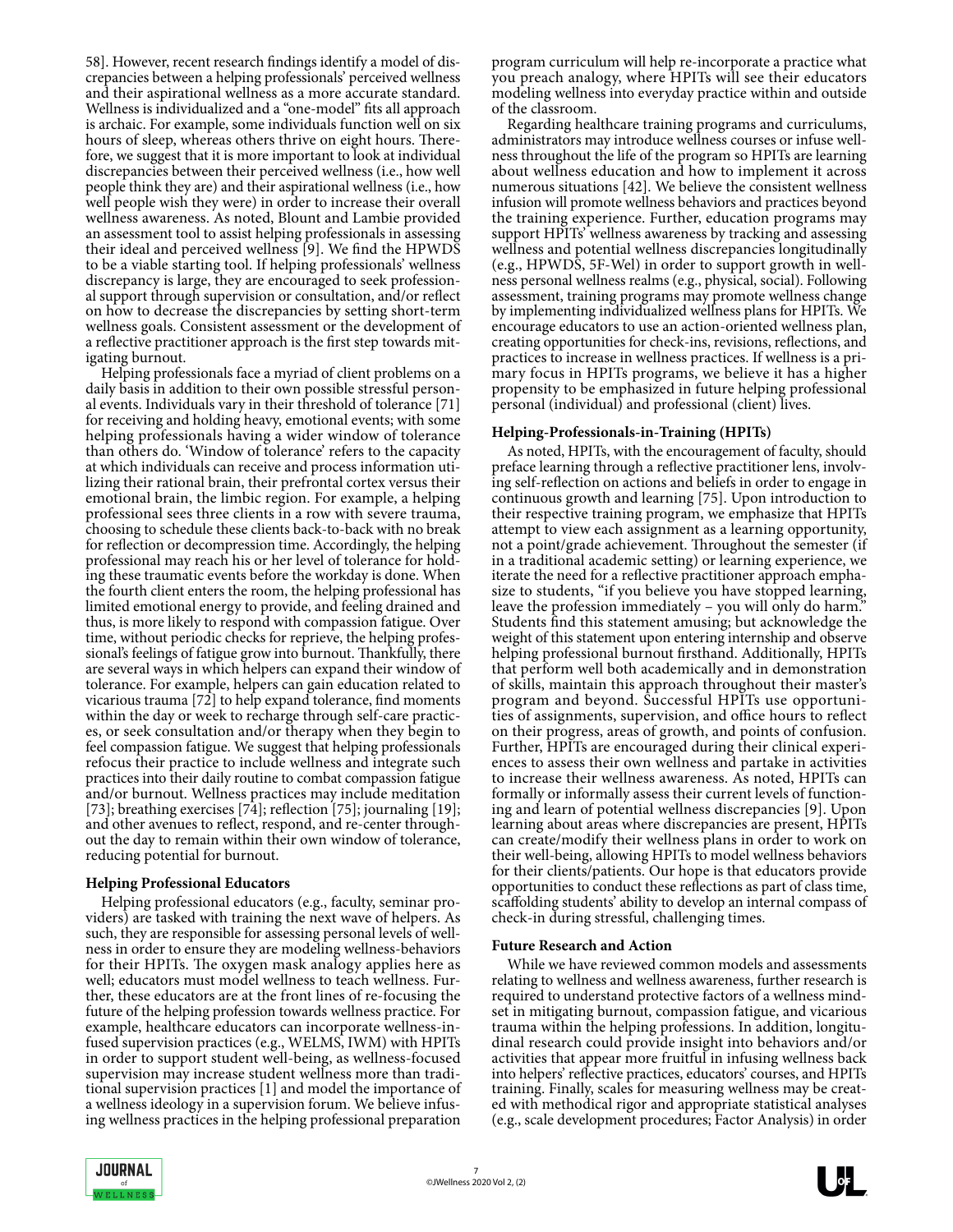to support enhancing wellness in diverse populations. Current scales need additional research to support use with varying populations.

Instead of merely saying we operate from a wellness model in the helping professions, it is important to walk the talk and incorporate wellness across all realms (e.g., training, personal lives, and work with clients/patients). Actively incorporating wellness practices, increasing our own wellness awareness, and promoting wellness in our clients/patients allows helpers to live by our words and support the holistic concept that everyone has the capacity for growth; and if individuals are empowered through knowledge and increased awareness, they are able to engage in positive transformation [76].

# **CONCLUSION**

With the influence of westernized viewpoints and a medical model symptom-reduction focus, a re-orientation to wellness could be beneficial to the helping professions. Furthermore, many helpers are faced with difficult caseloads, restrictions on the type of care they can provide, high stress environments, and increased propensity for burnout and related issues. As such, many helpers are not fully implementing wellness with their clients/patients, let alone incorporating it into their personal lives. Therefore, we provided an overview of the historical foundations of wellness in the helping professions; reviewed prominent wellness models, wellness assessments, and wellness supervision models; and discussed implications for helping professionals, educators, and HPITs to approach professional and personal areas through a wellness perspective. With the knowledge already gained on wellness in the helping professions and a re-integration of wellness perspectives, helping can once again be at the fore-<br>front of wellness-based treatment, training, and living.

# **REFERENCES**

- 1. Lenz AS, Blount AJ, Norris CA. A multi-method synthesis of studies evaluating wellness-informed approaches to counselor supervision [Internet]. Clin Supervisor. 2018 Sep;37(2):339–59. [cited 2019 Feb 20]
- 2. Kumar S. Burnout and doctors: Prevalence, prevention and intervention [Internet]. Healthcare (Basel). 2016 Jun;4(3):1–9. [cited 2019 Feb 21]
- Lawson G, Cook JM. Wellness, self-care, and burnout prevention. In: Young JS, Cashwell CS, editors. Clinical mental health counseling: Elements of effective prac tice [Internet]Sage Publications, Inc; 2017. pp. 313–35. [ [cited 2019 Jan 25]].
- 4. Lawson G, Myers JE. Wellness, professional quality of life, and career-sustaining behaviors: what keeps us well? JCD [Internet]. 2011 Apr;89(2):163–71. [cited 2019 Jan]
- 5. Lenz AS, Smith RL. Integrating wellness concepts within a clinical supervision model. The Clin Sup [Internet]. 2010 Nov;29(2):228–45. [cited 2019 Feb 20]
- 6. World Health Organization. Preamble to the Constitution of WHO as adopted by the International Health Conference. World Health Organization; 1948. Available from: https://www.who.int/about/who-we-are/ frequently-asked-questions
- 7. Myers JE, Sweeney TJ, Witmer JM. The Wheel of Wellness counseling for wellness: A holistic model for treatment planning. JCD [Internet]. 2000 Dec;78(3):251–66. [cited 2019 Jan 24]
- 8. Roach LF, Young ME. Do counselor education pro- grams promote wellness in their students? CES [Internet]. 2011 Dec;47(1):29–45. [cited 2020 Jul 28].
- 9. Blount AJ, Lambie GW. Development and factor

structure of the Helping Professional Wellness Discrepancy Scale. MECD [Internet]. 2017 Jul;51(2):92–110. [cited 2019 Jan 24]

- 10. Myers JE, Sweeney TJ, editors. Wellness in counseling: Theory, research, and practice. Alexandria (VA): American Counseling Association; 2005. 277 pp.[ [cited 2019 Jan 1]].
- 11. Myers JE, Sweeney TJ. Advocacy for the counseling profession: results of a national survey. JCD [Internet]. 2004b Dec;82(4):466–72. [cited 2018 Dec 20]
- 12. Prochaska JO, DiClemente CC, Norcross JC. In search of how people change. Applications to addictive behaviors [Internet]. Am Psychol. 1992 Sep;47(9):1102–14. [cited 2019 Jan]
- 13. American Counseling Association. Code of ethics. Alexandria, VA: Author, 2014. Available from: https:// www.counseling.org/resources/aca-code-of-ethics.pdf
- 14. Council for Accreditation of Counseling and Related Educational Programs. 2009 standards. Available from: http://www.cacrep.org/2009standards.html
- 15. American Psychological Association. Ethical principles of psychologists and code of conduct. Washington, DC: Author, 2010. Available from: https://www.apa. org/ethics/code
- 16. Workers NA. NASW Code of Ethics (Guide to the Everyday Professional Conduct of Social Work- ers). Washington (DC): NASW; 2017., Available from https://www.socialworkers.org/About/Ethics/ Code-of-Ethics/Code-of-Ethics-English
- 17. Commission on Accreditation of Athletic Training Education. 2020 Standards for Accreditation of Profes sional Athletic Training Programs. 2019;1-22. Available from: https://caate.net/pp-standards/
- 18. American Medical Association. 2020 Code of med- ical ethics. American Medical Association, 2019. Available from: https://www.ama-assn.org/topics/ ama-code-medical-ethics
- 19. Granello PF. Wellness counseling. Upper Saddle River (NJ): Pearson; 2013. 235 pp.
- 20. Keyes CM. The mental health continuum: From languishing to flourishing in life. In Foundations of psychological thought: A history of psychology. 2002. [cited 2019 Jan 14]. p. 601-617.
- 21. U.S. Department of Health and Human Services. Public Health Service. Healthy people 2020: National health promotion and disease prevention objectives. Washington, DC: Superintendent of Documents, Gov ernment Printing Office. 2010. Available from: https:// www.healthypeople.gov/http://www.healthypeople. gov/2020/TopicsObjectives2020/default.aspx
- 22. DeVol R, Bedroussian A, Charuworn A, Chatterjee A, Kim IK, Kim S, et al. An unhealthy America: The economic burden of chronic disease—Charting a new course to save lives and increase productivity and economic growth. [Internet]. 2007 Oct [cited 2019 Jan 24]. 252 p. Available from: https://assets1b.milkeninstitute. org/assets/Publication/ResearchReport/PDF/chronic\_ disease\_report.pdf
- 23. Lambie GW. The contribution of ego development level to burnout in school counselors: implications for professional school counseling. JCD [Internet]. 2007 Dec;85(1):82–8. [cited 2019 Jan 1]
- 24. Puig A, Baggs A, Mixon K, Park YM, Kim BY, Lee SM. Relationship between job burnout and personal wellness in mental health professionals. Journ of Emp Coun [Internet]. 2012 Sep;49(3):98–109. [cited 2019 Dec 24]
- 25. Young ME, Lambie GW. Wellness in school and mental health systems: Organizational influences.

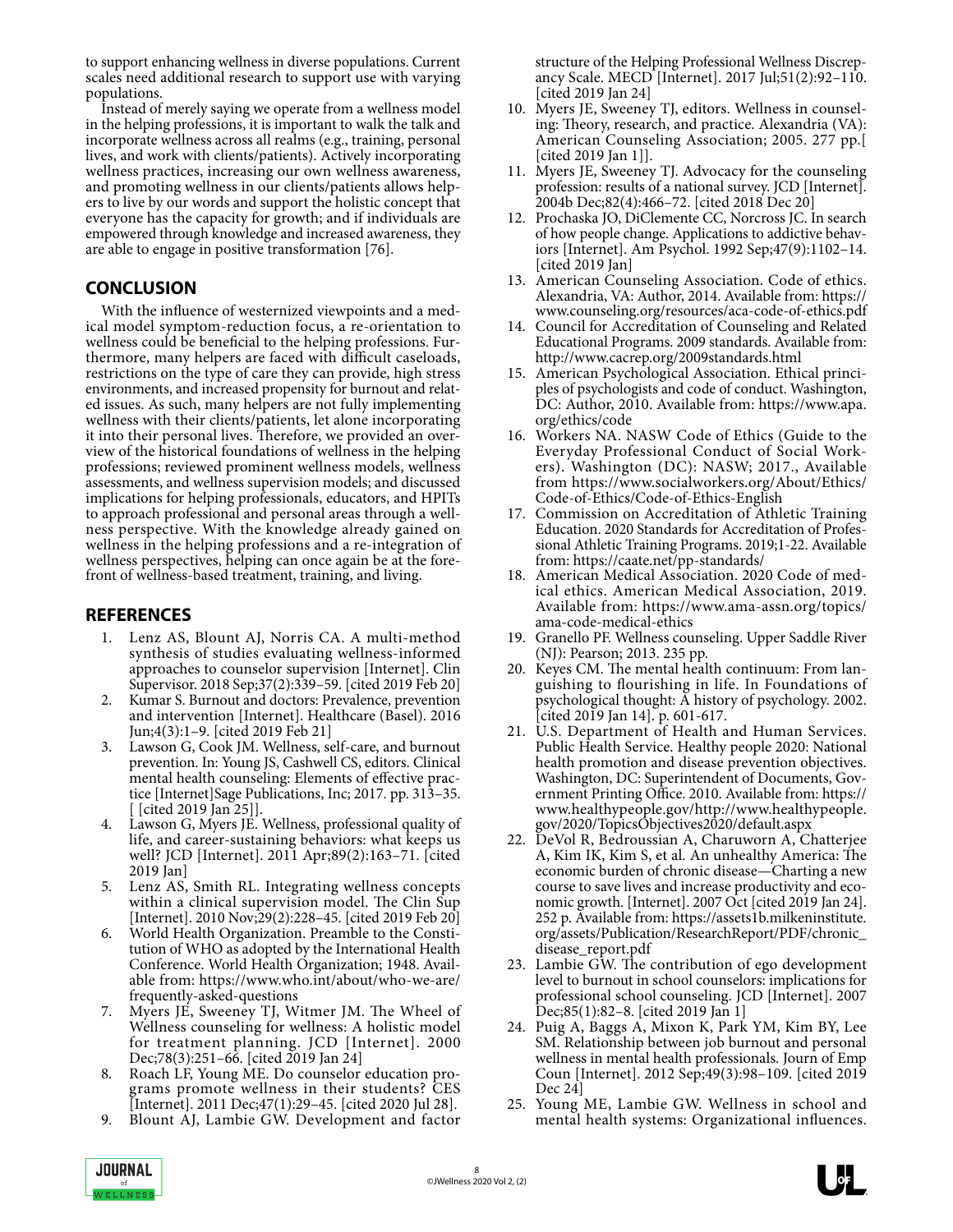Jour of Human Coun. Edu & Dev [Internet]. 2011 Dec;46(1):98–113. [cited 2019 Jan 2]

- 26. Mullen PR, Blount AJ, Lambie GW, Chae N. School counselors' perceived stress, burnout, and job satisfaction [Internet]. Prof Sch Couns. 2018 Nov;21(1):1–10. [cited 2019 Mar 1]
- 27. Adler A (Wolf WB, translator). Understanding human nature. New York: Fawcett Premier; 1954. 240 pp.
- 28. Adler A (By HL, Ansbacher RR, editors). The individual psychology of Alfred Adler. NY: Basic Books; 1956. 479 pp.
- 29. Jung CG (Hall RF, translator). The undiscovered self. New York: Mentor Books; 1958. 112 pp.
- 30. Rogers CR. On becoming a person: A therapist's view of psychotherapy. Boston: Houghton Mifflin; 1961. 415 pp.
- 31. Maslow AH. Motivation and personality. 2nd ed. New York: Harper & Row; 1970. 369 pp.
- 32. Maslow AH. Motivation and personality. New York: Harper and Row; 1954. 411 pp.
- 33. Maslow AH. Toward a psychology of being. 2nd ed. New York: D. Van Nostrand; 1968. 263 pp.
- 34. Dunn HL. High-level wellness. Arlington (VA): R. W. Beatty; 1961. 136 pp.
- 35. Dunn HL. What high-level wellness means [Inter- net]. Can J Public Health. 1959 Nov;50:447–57. [cited 2019 Dec 1] Available from: https://www.jstor.org/ stable/41981469
- 36. Hettler B. Wellness promotion on a university campus. Fam Community Health. 1980 May;3(1):77–95. [cited 2019 Jan 3] Available from: https://journals.lww.com/ familyandcommunityhealth/toc/1980/05000
- 37. National Wellness Institute. Life Style Assessment Questionnaire (2nd ed.). Stevens Point, WI: National Wellness Institute; 1983. Available from: https://nationalwellness.org/resources/six-dimensions-of-wellness/
- 38. Witmer JM. Pathways to personal growth. Muncie (IN): Accelerated Development; 1985. 483 pp.
- 39. Witmer JM, Sweeney TJ. A holistic model for wellness and prevention over the life span. JCD [Internet]. 1992 Nov;71(2):140–8. [cited 2019 Mar 12]
- 40. Sweeney TJ, Witmer JM. Beyond social interest: Striving toward optimum health and wellness. Ind Psych [Internet] 1991 Dec [cited 2019 Jan 1];47:527– 540. Available from: https://psycnet.apa.org/ record/1992-19273-001
- 41. Myers JE, Luecht RM, Sweeney TJ. The factor struc ture of wellness: reexamining theoretical and empirical models underlying the wellness evaluation of lifestyle (WEL) and the five-factor wel. MECD [Internet]. 2004 Oct;36(4):194–208. [cited 2019 Jan 1]
- 42. Witmer JM, Young ME. Preventing counselor impairment: A wellness approach. JHED [Internet]. 1996 Mar;34(3):141–56. [cited 2019 Dec 1]
- 43. Travis JW, Ryan RS. The wellness workbook [Internet] Berkely (CA): Ten Speed Press; 1981. 326 pp.[ [cited 2019 Dec 2]], Available from https://trove.nla.gov.au/ work/11041592/version/175102280
- 44. Ardell, DB. High level wellness strategies. [Internet] Berkely, CA: Ten Speed Press;1977 Mar [cited 2019 Jan 1]. 386 p. Available from: https://doi.org/10.1080/0097 0050.1977.10618258.
- 45. Lawson G. Wellness and impairment: A national survey. JHCED [Internet]. 2007 Dec;46(1):20–35. [cited 2019 Dec 1]
- 46. Blount, AJ, Mullen, PR. Development of an integrative wellness model: Supervising counselors-in-training. [Internet] 2015 [cited 2019 Jan 2]; 5(1): 100-113. Available from: https://doi.org/10.15241/ajb.5.1.100.
- 47. Zimpher DG. Psychosocial treatment of life-threatening disease: A wellness model. JCD [Internet]. 1992;71(2):203–9. [cited 2019 Feb 2]
- 48. Chandler CK, Miner Holden J, Kolander CA. Counseling for spiritual wellness: Theory and practice. JCD [Internet] 1992 [cited 2019 Jan 1]:71: 169-175. Available from: https://www.recoveryonpurpose.com/ upload/Counselling%20for%20Spiritual%20Wellness%20Theory%20and%20Practice.pdf
- 49. Adams, T. The conceptualization and measurement of wellness [Doctoral dissertation on the Internet]. University of Texas at Austin; 1995 [cited 2020 Jan 1]. Available from: Dissertation Abstracts International
- 50. Adams, T, Bezner, J, Steinhardt, M. The conceptu- alization and measurement of perceived wellness: Integrating balance across and within dimensions. Am Jour of Health Prom [Internet} 1997 Jan [cited 2019 Jan 4];11(3): 208-218. Available from: https:// doi.org/10.4278/0890-1171-11.3.208.
- 51. Granello P. Integrating wellness work into mental health private practice. Jour of Psych in Ind Prac [Internet]. 2000;1(1):3–16. [cited 2019 Jan 1].
- 52. Witmer JM, Sweeney TJ, Myers JE. The wheel of wellness. Greensboro (NC): Author; 1998.
- 53. Myers JE, Sweeney TJ, Witmer JM. The Wellness Evaluation of Lifestyle. Palo Alto (CA): Mindgarden; 1996. 6 pp.
- 54. Walker SN, Sechrist KR, Pender N. Health Promot- ing Lifestyle Profile II. Omaha: University of Nebraska Medical Center, College of Nursing; 1995.
- 55. Stamm, BH. The ProQOL manual. The Professional Quality of Life Scale: Compassion Satisfaction, Burnout, & Compassion Fatigue/Secondary Trauma scales. Pocatello: Idaho State University and Sidran Press. 2005.
- 56. Hattie JA, Myers JE, Sweeney TJ. A factor structure of wellness: Theory, assessment, analysis, and prac- tice. JCD [Internet]. 2004 Dec;82(3):354–64. [cited 2019 Dec 4]
- 57. DeVellis RF. Scale development: Theory and applications. 4th ed. Thousand Oaks (CA): Sage; 2017. 257 pp.
- 58. Myers JE, Sweeney TJ. The Indivisible Self: an evi- dence-based model of wellness. Jour of Ind Psych [Internet]. 2004a;60(3):234–44. [cited 2020 Feb 1] Available from: https://pdfs.semanticscholar.org/f345/ ee44e2f14c74f43fddac1f771376706270cf.pdf
- 59. Gill, C. The relationship among religiosity, spiritu- ality, and wellness in rural poor women. [Doctoral dissertation Internet]. University of North Carolina at Greensboro, Greensboro, NC; 2005 [cited 2020 Jan 2]. Available from: Dissertation Abstracts International.
- 60. Dixon Rayle, A. The relationship among ethnic identity, acculturation, mattering, and wellness in minority and non-minority adolescents. [Doctoral dissertation Internet]. University of North Carolina at Greensboro, Greensboro, NC; 2002 [cited 2020 Jan 2]. Available from: Dissertation Abstracts International.
- 61. Spurgeon, S. The relationship among ethnic identity, self-esteem, and wellness in African American males. [Doctoral dissertation Internet]. 2002 [cited 2020 Jan 1]. Available from: Dissertation Abstracts Interna- tional. University of North Carolina at Greensboro, Greensboro, NC.
- 62. Shurts, M. The relationship among relationship efficacy, marital messages received, marital attitudes, and wellness in traditional age unmarried college students. [Doctoral dissertation Internet]. University of North Carolina at Greensboro, Greensboro, NC; 2004 [cited 2020 Jan 2]. Available from: Dissertation Abstracts International.